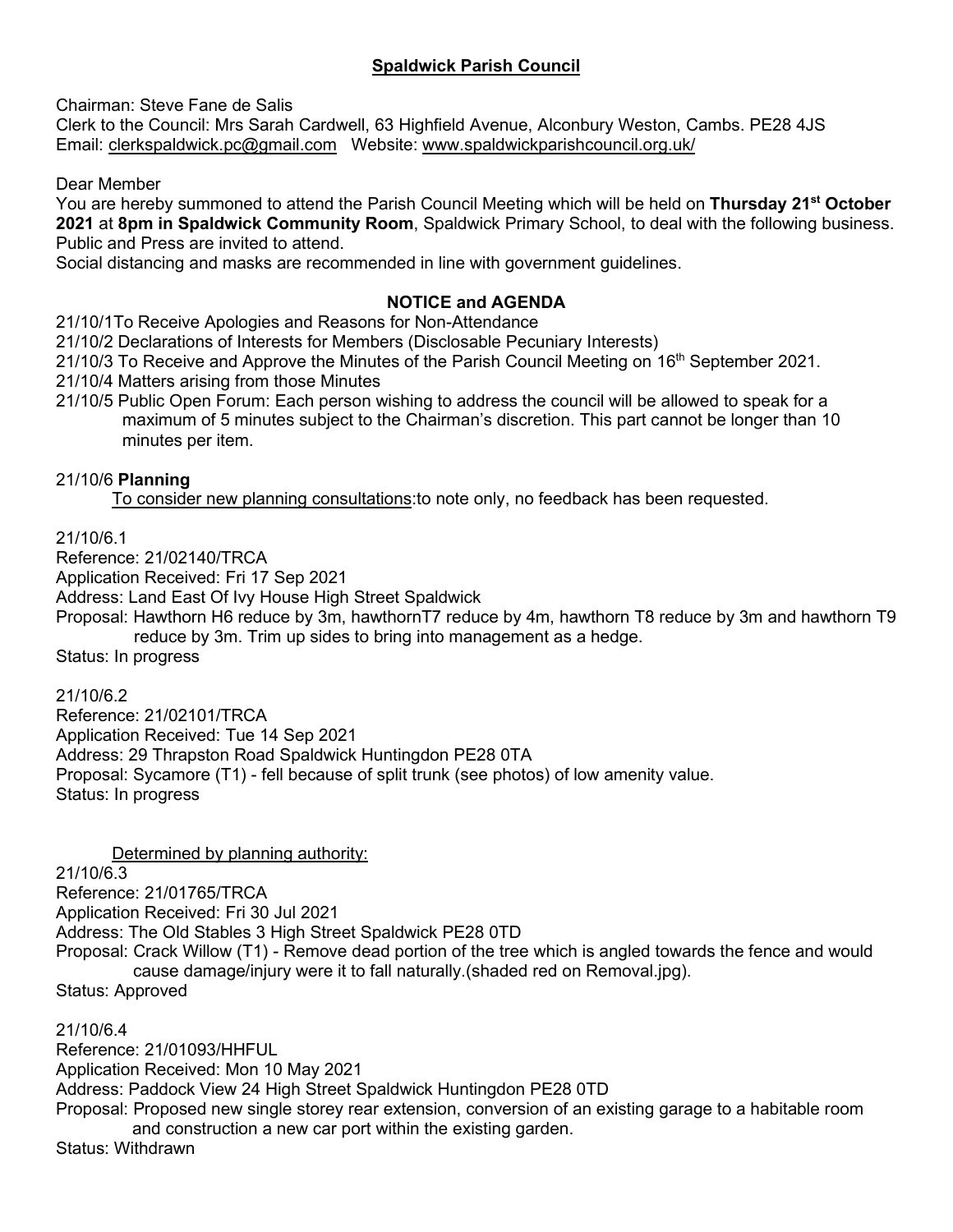21/10/6.5

Reference: 18/01936/FUL

Application Received: Tue 11 Sep 2018

Address: Cross High Street Spaldwick

Proposal: Replace existing War Memorial WM4235 with a like for like new War Memorial. Retiring the old War Memorial to Spaldwick Churchyard.

Status: Refused

21/10/6.6 Update regarding the Cambridgeshire Rural Affordable Housing Partnership / Homes for Local People survey.

### **21/10/7 Finance**

21/10/7.1 To note: Account balance at 12.10.21: £47,004.10.

- 21/10/7.2 Update from Clerk regarding Community Infrastructure Levy (CIL) funding and the necessary paperwork.
- 21/10/7.3 Update regarding bank accounts (access and signatories).
- 21/10/7.4 To note & approve: Q2 Income & expenditure against budget (file to be circulated prior to meeting)
- 21/10/7.5 To note & approve: Q2 Community room receipts & payments document (file circulated prior to meeting).
- 21/10/7.6 To note and approve Q2 financial reconciliation (file circulated prior to meeting).
- 21/10/7.7 To note and approve VAT reclaim to be submitted (April-Sep 2021).
- 21/10/7.8 To consider future purchase of a condolence book purchase in preparation for Operation London Bridge.
- 21/10/7.9 To note receipt of precept request 2022/23- deadline for return 17th December 2021 and to consider items for inclusion in the budget for next year.

### Expenditure for approval 21<sup>st</sup> October 2021:

- 21/10/7.10 Clerk's wages (Sep-Oct): £386.85= (S.Cardwell: **£371.65**, HMRC: **£15.20**)
- 21/10/7.11 Grass-cutting payment to CGM: **£200 + VAT** (to note: invoicing is now up-to-date).
- 21/10/7.12 Total Energies invoices (Accounts 3006693866 & 3006693855)- 248781879/ 21 (£12.27) and 248781880/21 (£15.56) = combined Total **£27.83**.
- 21/10/7.13 A.Murphy invoice for cleaning of the Community Room (Sep-Oct) total **£50.00.**
- 21/10/7.14 Clerk CiLCA cost (6/16ths of total invoice cost to be paid to Sawtry Parish Council)- **£150.00**
- 21/10/7.15 Grafton Projects invoices 1/IN8417 (£14.37), 1/IN8325 (£9.57) and 1/IN8326 (£9.58) for cleaning products totalling **£33.52.**
- 21/10/7.16 Royal British Legion Poppy Wreath donation **£18.50**.
- 21/10/7.17 BHIB Insurance for Oct 2021-Sep 2022 **£548.51.**
- 21/10/7.18 Alconbury and Ellington Drainage Board overdue amount 2021/22- **£6.28.**
- 21/10/7.19 RTC Safety Surfaces wetpour repair kit- **£156.00** (inc VAT).

### **21/10/8 Assets – Provision/Maintenance**

21/10/8.1 Ferriman Road Play Area's Inspection- to note weekly inspections are now required.

21/10/8.2 Update regarding Wicksteed annual playpark inspection.

21/10/8.3 Update regarding the village noticeboard.

21/10/8.4 Update regarding concerns raised by The War Memorials Trust.

21/10/8.5 To further discuss the donation of a metal cut out of a WWII soldier.

### **21/10/9 Highways, footpaths, byways, gritting bin, trees, etc.**

21/10/9.1 Update regarding MVAS Flashing Speed Sign.

21/10/9.2 To further discuss the uneven road surface due to tree roots on Thrapston Rd / Church Lane.

21/10/9.3 Update regarding the Local Highway Improvement 2022/23 application.

21/10/9.4 To discuss the ongoing grass-cutting and any concerns raised.